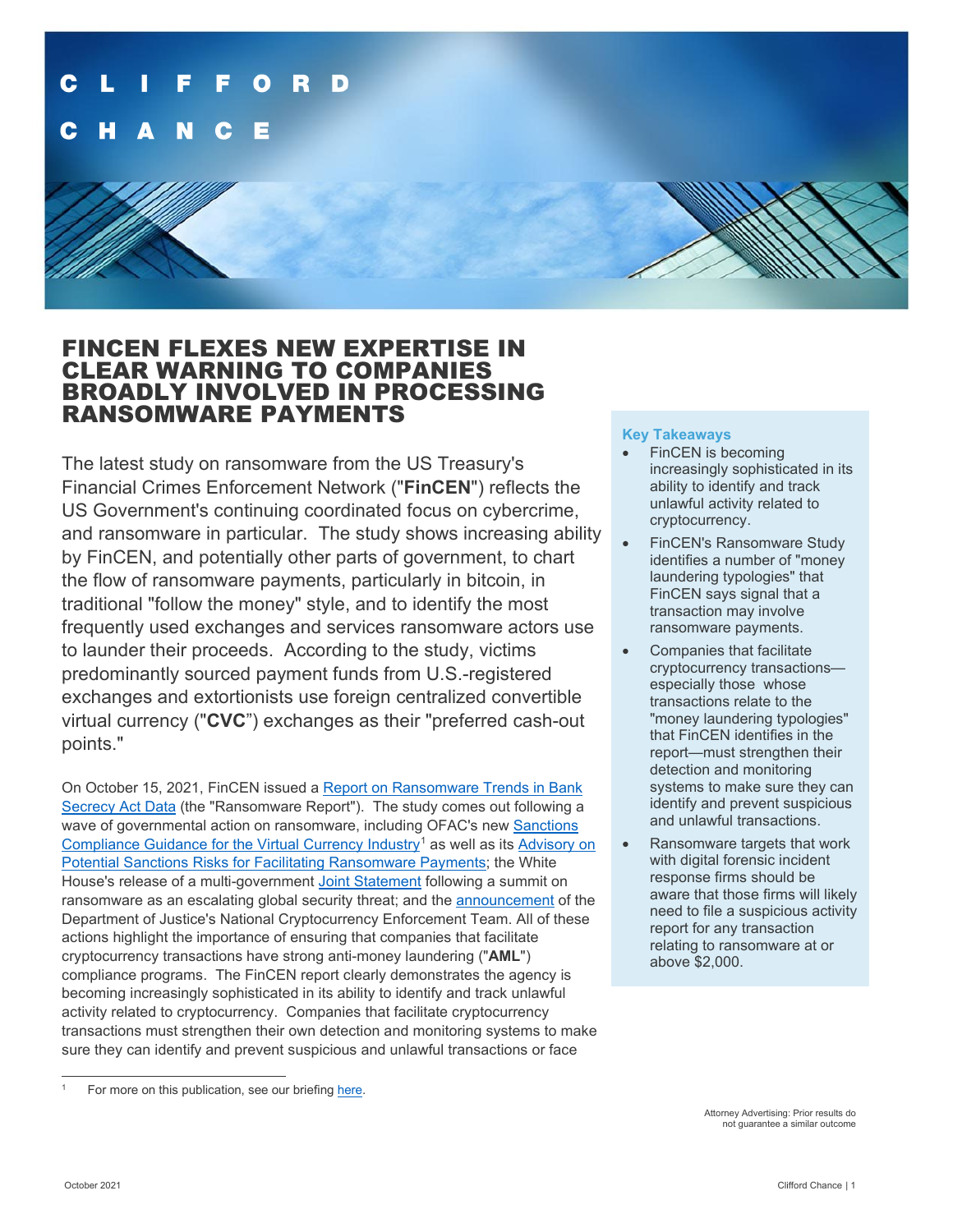#### $\blacksquare$ F F O R D

FINCEN FLEXES NEW EXPERTISE IN CLEAR WARNING TO COMPANIES BROADLY INVOLVED IN PROCESSING RANSOMWARE **PAYMENTS** 

# C H A N C E

possible enforcement action. In particular, companies in the ambit of the "ransomware-related money laundering typologies" identified in the FinCEN report—such as foreign centralized exchanges and exchanges that deal with anonymity-enhancing cryptocurrencies or offer services like mixing and decentralized finance ("**DeFi**") applications—should be especially vigilant, both to ensure that they do not facilitate ransomware activity as well as to avoid facing a sanctions enforcement action. Companies that facilitate cryptocurrency transactions should take this opportunity to review their AML compliance programs and make sure they are also in line with OFAC guidance and incorporate best practices for defense, detection and mitigation identified by Treasury.

## **WHAT THE REPORT INCLUDES**

FinCEN's study references and follows upon [FinCEN's October 2020 advisory](https://www.fincen.gov/sites/default/files/advisory/2020-10-01/Advisory%20Ransomware%20FINAL%20508.pdf) on ransomware. In particular, the new study reflects some of the methodologies FinCEN is using to track ransomware transactions through analysis of suspicious activity reports ("**SAR**") filings and blockchain analysis.

## **Overall Trends and Findings**

FinCEN continues to see various types and sizes of business in several sectors of the economy as reported victims of ransomware. SAR reporting is up 30 percent when comparing the first six months of 2021 with the same period last year. These reports totalled \$590 million in suspicious payments, far exceeding the \$416 million reported for all of 2020. FinCEN acknowledged that the report consists only of SAR reported information, which it believes does not provide a comprehensive review of all ransomware. $2$  Nevertheless, the dramatic increase supports the general consensus among experts that ransomware attacks are occurring with increasing frequency. Interestingly, however, the median amount reported per identified ransomware payment increased by only 2 percent when comparing the two periods—from roughly \$100,000 to \$102,000. FinCEN reported that most reported payments were for less than \$250,000. To the extent that FinCEN is correct in its observation that ransomware actors have shifted to more selective methodologies to target larger enterprises and demand higher payouts, these figures indicate prices victims are currently willing to pay to either unlock their systems or avoid threats to disclose stolen information (a tactic FinCEN describes as "double extortion").

FinCEN's use of blockchain analytics enabled it to identify the 10 most used of roughly 70 variants of software used in the attacks, and the study provides details comparing the frequency of use and dollar amounts of reported suspicious transactions and median incident value, which may serve as a proxy for the median value of ransomware payments associated with each variant. For these top ten variants, the total median incident value was roughly \$148,000. FinCEN also identified a set of unique CVC wallet addresses associated with the top 10

<span id="page-1-0"></span><sup>2</sup> The nature of SAR reporting and the fact that not all affected entities may be required to file SARs means the reporting cannot be used to determine the actual amount of payments associated with ransomware. Use of SAR reporting to identify wallets that can be associated with other wallets where ransomware payments might have been processed enabled FinCEN to state that roughly "\$5.2 billion in outgoing BTC transactions [are] potentially tied to ransomware payments"; however, FinCEN is not able to provide any understanding of what percentage of this number is indeed ransomware payments.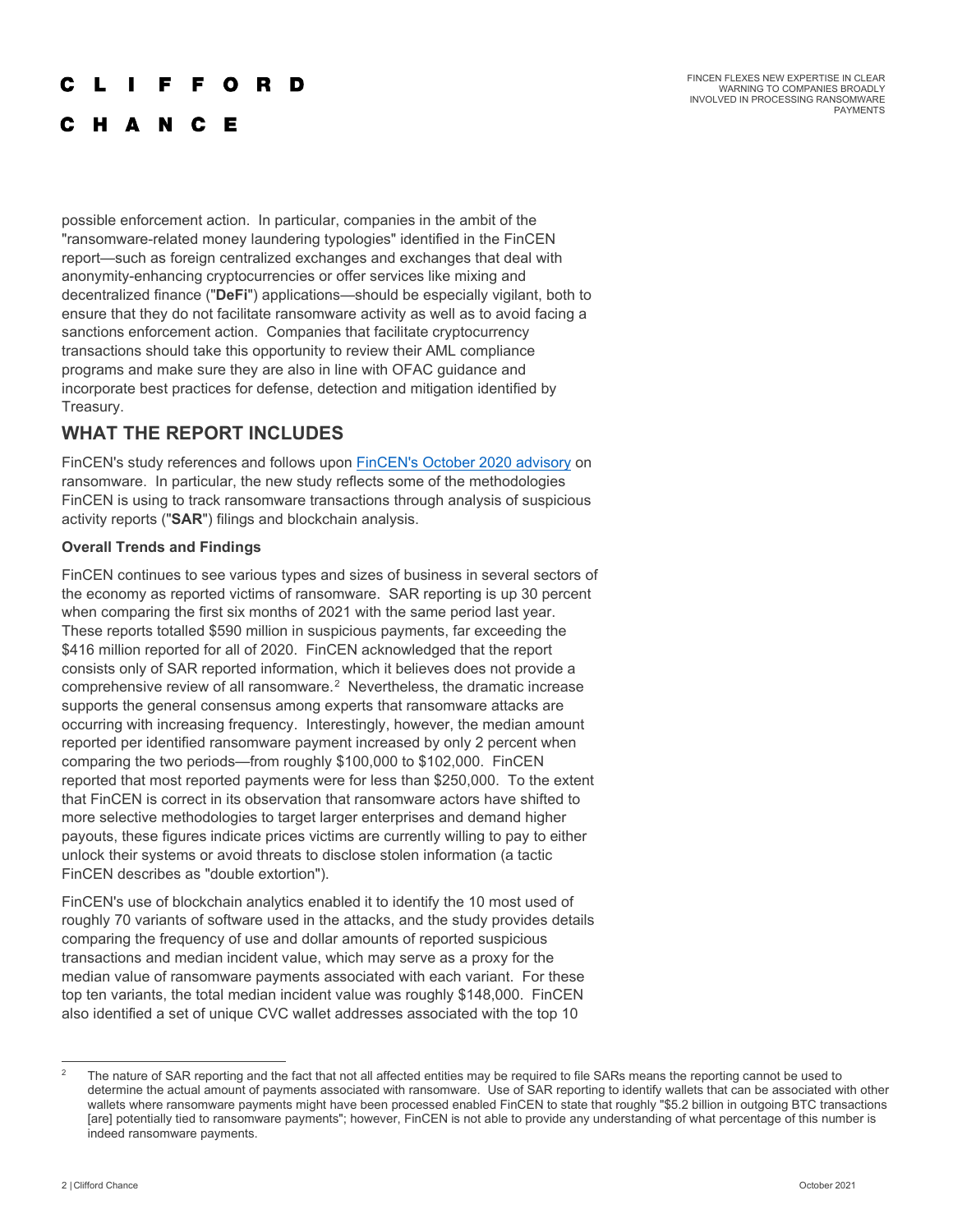#### $\mathbf{L}$ F F O **D** D

## C H A N C E

variants and used for moving payments. These findings highlight FinCEN's investigative ability to track payments in the cryptocurrency space.

## **Tactics to Evade Detection**

SAR reporting indicates that bitcoin is the dominant cryptocurrency used for payment, although attackers increasingly request payment in anonymity-enhanced cryptocurrencies ("**AECs**").[3](#page-2-0) FinCEN specifically noted an increase in requests for payments in the AEC Monero (XMR) and the practice of attackers adding "surcharges" if payments were made in bitcoin rather than an AEC. FinCEN also noted the use of The Onion Router ("Tor"),<sup>[4](#page-2-1)</sup> email, and unidentified web portals provided by attackers as communication methods to obscure identities and frustrate law enforcement tracking efforts.

FinCEN also identified a number of tactics that attackers use to cover their tracks. This includes avoiding the re-use of wallets for different attacks and using foreign centralized exchanges in high-risk jurisdictions with low anti-money laundering and terrorism financing compliance standards for cash-outs. Attackers also used a variety of tactics to obscure their transaction trail, including using mixing services to comingle ransom payments with "clean" funds, using decentralized exchanges and other DeFi applications, and using "chain hopping," a layering activity involving the conversion from one CVC another, often adding an AEC, such as Monero, into the transaction chain through various CVC exchanges or services. The converted funds are then "transferred to large CVC services and money services businesses with lax compliance programs."

## **Primary Source of Reporting**

Of particular interest is FinCEN's admitted reliance on SARs filed by what FinCEN referred to in its October advisory as digital forensic incident response ("**DFIR**") firms. FinCEN has said that DFIRs may be classified as money transmitters to the extent that they receive and transmit value as part of their incident response services. As such, they would have AML compliance obligations, including SAR reporting obligations, similar to other money transmitters. FinCEN notes that 63 percent of the ransomware-related SARs filed in the first six months of 2021 were submitted by "a small number of DFIR firms" while acknowledging that it does not have information on the total number of DFIRs in existence. One conclusion to draw from this is that FinCEN's ability to track ransomware-related payments may improve, as more DFIRs and other companies that facilitate cryptocurrency transactions comply with their SAR reporting obligations. Indeed, FinCEN indicates that all financial institutions should be alert with respect to trends in ransomware attacks and payment methods and determine when they need to file SARs.

## **WHAT THIS MEANS FOR INDUSTRY**

• FinCEN's specific reference in the report to "large CVC exchanges and money services businesses with lax compliance programs" should be

<span id="page-2-0"></span>AECs are cryptocurrencies that provide privacy features such as the ability to obscure the identity of parties to a transaction and limit the ability for third parties to follow the trail of transactions. This in contrast to non-privacy cryptocurrencies like Bitcoin, which allow anyone to view public

<span id="page-2-1"></span>addresses and transactions on their blockchain networks.<br>Tor sends a user's internet traffic through a worldwide system of relays, in effect concealing a user's identity and location and making it more difficult to trace internet activity through tools such as network surveillance.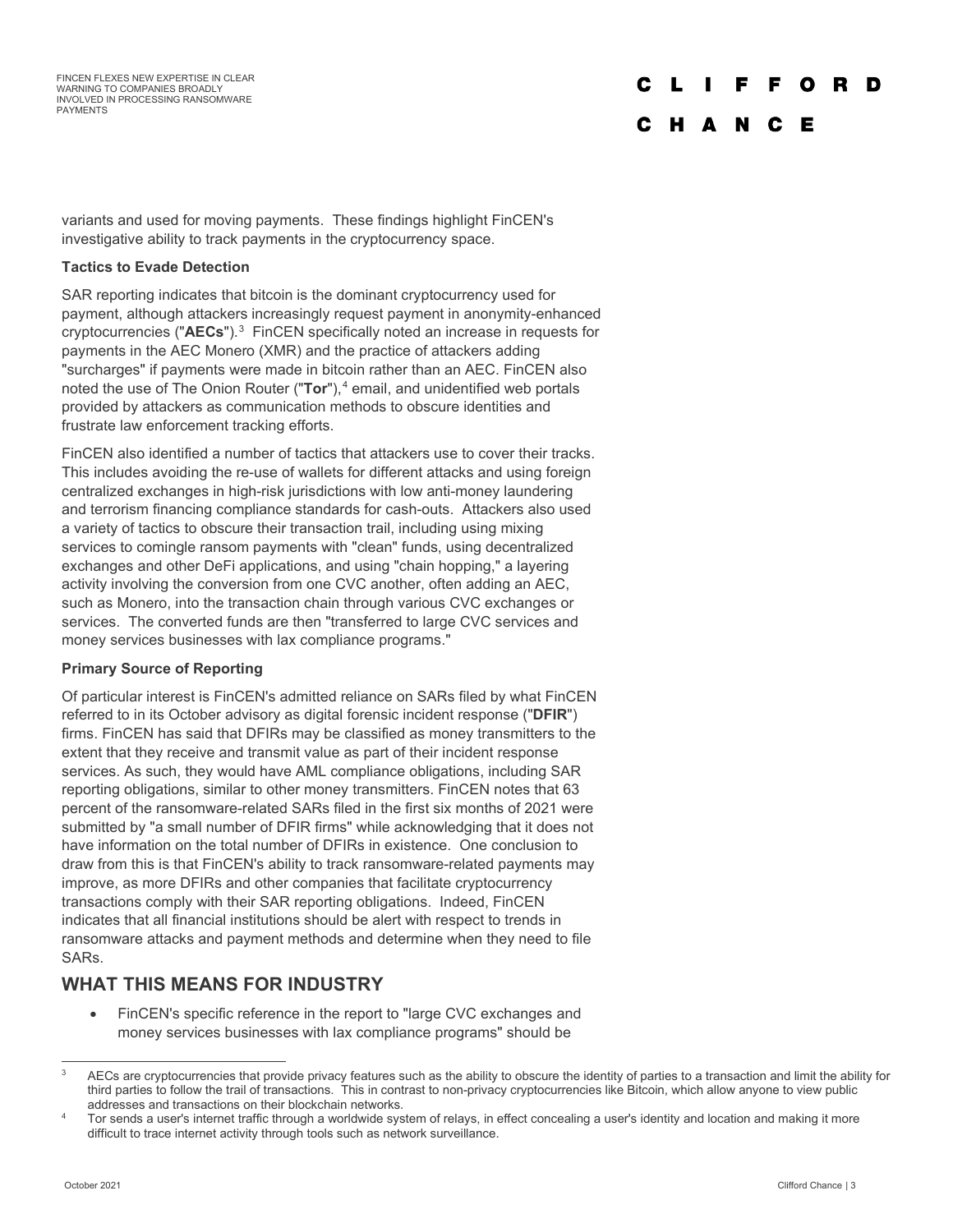## F F O R D

FINCEN FLEXES NEW EXPERTISE IN CLEAR WARNING TO COMPANIES BROADLY INVOLVED IN PROCESSING RANSOMWARE **PAYMENTS** 

## C H A N C E

taken as a warning. FinCEN can differentiate levels of activity among CVC exchanges, domestic and foreign, and can use this ability to identify potential for weaknesses in AML compliance or complicity among those exchanges that are preferred vehicles for the cashing out of ransomware payments in bitcoin. Consequently, CVC exchanges need to use crypto analytics tools, as well as red flags and other information outlined in FinCEN's previous guidance to understand and address weaknesses in their systems.

- FinCEN may do further targeting of AECs and the exchanges that provide services with respect to AECs in an attempt to head off increasing use of less transparent vehicles as preferred methods of receipt for ransomware attackers.
- The US "whole of government" approach as well as its focus on international cooperation among US and foreign regulatory, financial intelligence units, and law enforcement counterparts, indicates the likelihood of increasingly coordinated governmental action against actors in the crypto space that may be willingly complicit or may have inadequate anti-money laundering compliance procedures.
- Those in the industry that work with DFIRs should have an understanding that FinCEN appears to consider those entities directly within the scope of FinCEN's regulations, which include obligations to file SARs. A transaction relating to ransomware at or above the \$2,000 SAR threshold applicable to money transmitters must be reported to FinCEN.
- To aid in the fight against ransomware attacks and help in FinCEN's continuing analytic efforts, FinCEN recommends financial institutions incorporate indicators or compromise, "(IOCs"), i.e., observable signatures or other details indicating computer or network intrusion, which are available from threat data sources into intrusion detection systems. FinCEN requests that filers include details in SARs of IOCs, information regarding ransomware variants, and other details listed in the report and FinCEN's earlier guidance. FinCEN also suggests immediate contact with law enforcement regarding ransomware activity, and contact with OFAC when the activity or payment may involve a sanctions target.

Good cyber hygiene and risk management starts long before an incident occurs. Clifford Chance has published a number of reports and briefings to help companies protect themselves from attacks and vulnerabilities. For more information, see our [Report on What Cyber Regulators Are Saying Around the](https://www.cliffordchance.com/briefings/2020/12/cyber-security-what-regulators-are-saying.html)  [World](https://www.cliffordchance.com/briefings/2020/12/cyber-security-what-regulators-are-saying.html) as well as our [Ransomware Playbook.](https://talkingtech.cliffordchance.com/en/data-cyber/cyber/the-ransomware-playbook---prevent-and-prepare.html)